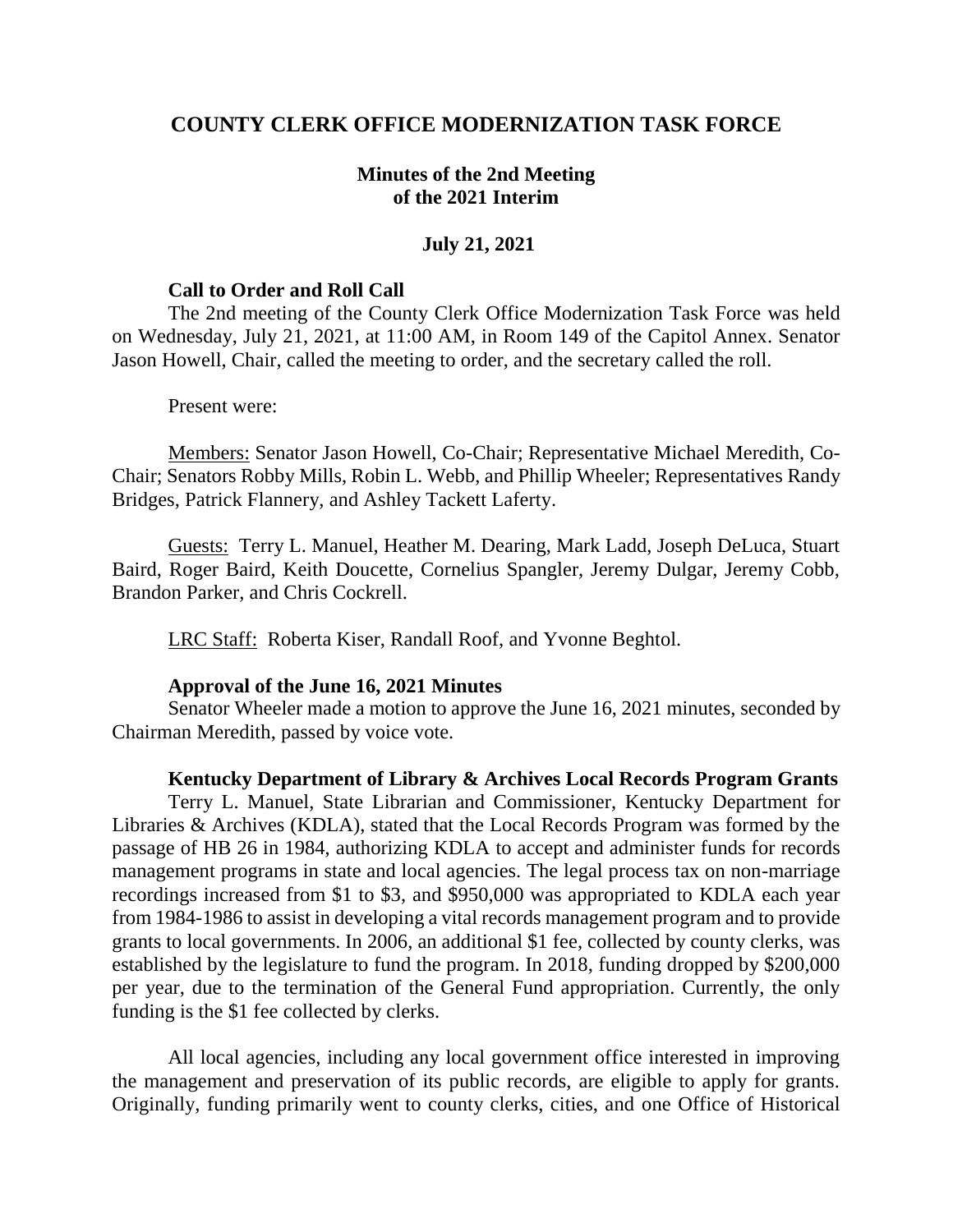Preservation. In 2016, KDLA reviewed and reaffirmed its commitment to provide equitable services to all eligible local agencies. Grant applications are reviewed by the Local Records Grant Review Committee, who then makes a funding recommendation to the State Libraries, Archives and Records Commission, who then makes their recommendations to the commissioner of the KDLA, who makes the final decision on grants awarded. The majority of grants awarded each year have gone to county clerks.

A primary mission of KDLA is to aid in the preservation of and access to public records. Permanent microfilm records are kept in a fireproof, secure, climate-controlled vault. KDLA currently holds 62,782 rolls of microfilm for county clerks and 5,634 other formats of county clerk materials. KDLA Archives Research Room currently holds 71,000 rolls of county clerk microfilm available for public access, and has 9,199,167 digital records from county clerk offices throughout the state. All storage costs are paid by the KDLA from non-grant related funds.

In response to Senator Wheeler, Mr. Manuel stated that the majority of records are available digitally and the accessibility is determined by the county clerks unless an individual wants to come into the office of KDLA. There are programs at KDLA that will facilitate access to searches, but the best access is still at the county clerk's office.

In response to Chairman Howell, Mr. Manuel stated that the majority of records held by KDLA are for security backup. One of the requirements for a grant application is that the applicant agrees to make the record available to the public at their facility.

In response to Chairman Meredith, Mr. Manuel confirmed that the Local Records Program no longer receives funding from the legal process tax approved by HB 26 in 1984, and would appreciate receiving additional funding from more agencies allowed to apply for grants.

In response to Chairman Howell, Mr. Manuel stated that resources to help applicants apply for grants are available on the KDLA website and through training with field representatives or the branch manager.

# **Electronic Recording & Storage Vendors**

Mark Ladd, Vice President of Regulatory & Industry Affairs for ICE Mortgage Technology, stated that the costs associated with electronic recording is based on a delivery service model, the consumer pays the fee and there is no cost to the county for implementing electronic recording. However, there is development work and continuing support that the land record vendors are going to have to do to support electronic recording.

The Wisconsin funding mechanism for modernization is similar to that of KDLA, but there is more funding (\$15 from each recorded document) and a portion (\$8) is retained by the county clerk. The county clerk has discretion over the use of that money. The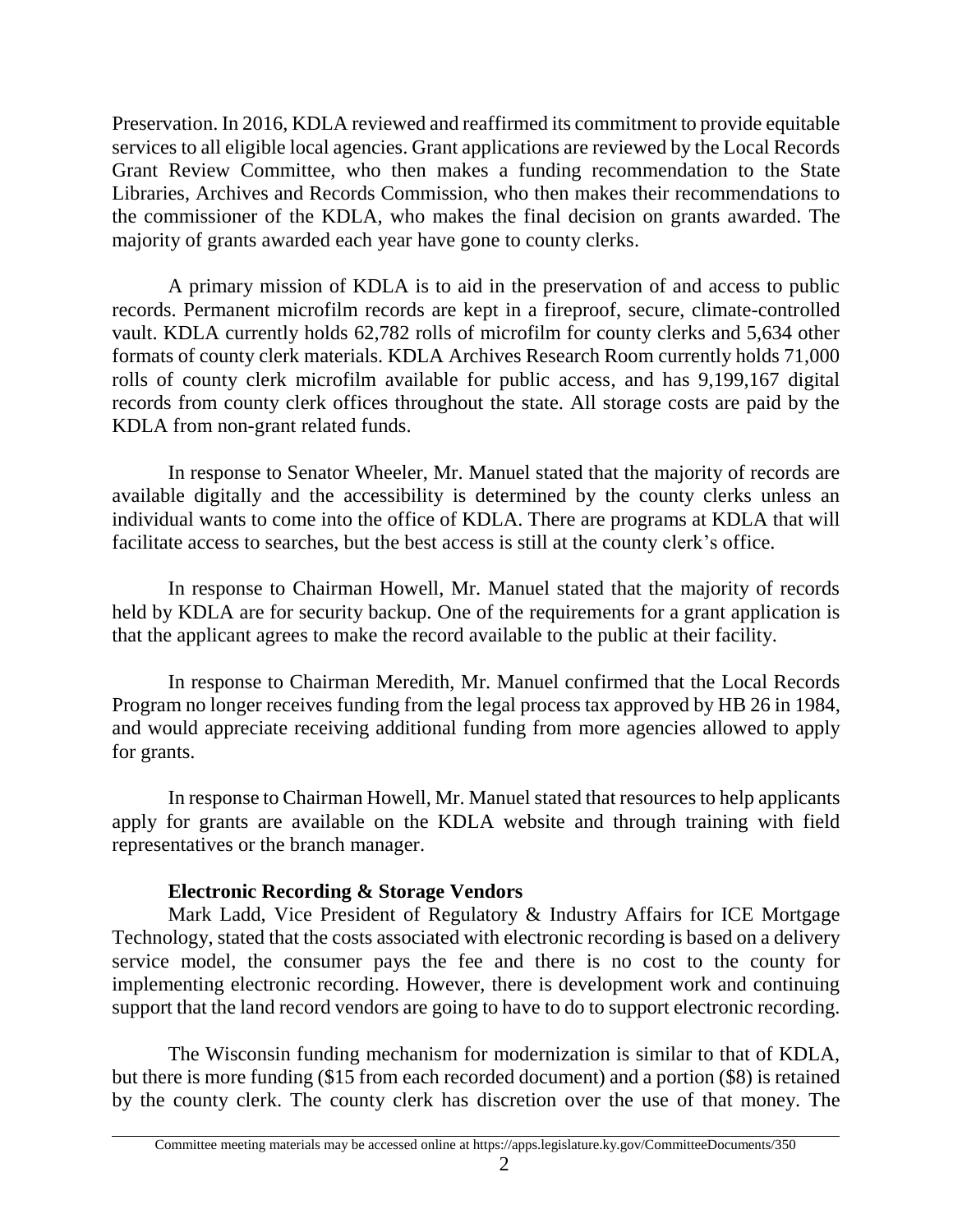Wisconsin program funds are segregated and non-lapsing. Therefore, the clerk has the ability to build up funds for more expensive projects. The other \$7 goes into a grant fund, typically used to help fund smaller counties.

In response to Chairman Meredith, Mr. Ladd stated that ICE Mortgage Technology currently works with 30 counties in Kentucky. ICE works directly with the attorney or lender producing the document, then passes it to the county's land record vendor. Any fees are collected from the attorney and then paid to the clerks.

In response to Senator Webb, Mr. Ladd confirmed that the move to eRecording and modernization reduced the need to replace staff when someone would retire or leave. Being able to search records online reduced the need for interaction with the public. Offices are still open and available per statutory requirements. Online searches have also shown a reduction in cost of mailings, printing, labels, and more.

Stuart Baird, President, Software Management, stated that Software Management has worked with Kentucky county clerks for over 35 years, and currently supports 80 counties. Software Management offers free eRecording as a feature of their Land Records product. Software Management is partnered with Simplifile, CSC, and EPN as the three major electronic recording vendors that submit documents. ECCLIX is the online subscription service used for online searches.

In response to Chairman Meredith, Mr. Baird stated that the ECCLIX subscription fee is \$65 per month for each online county. The cost of the clerk's management software depends on how many staff are actively using the product. There is no current pricing structure to allow multiply county access. The fees are retained by Software Management and not kept by the clerk's offices. Each county determines the variety of records kept online and how far back they go.

In response to Representative Tackett Laferty, Mr. Baird stated that Software Management is currently in the process of developing a fraud program to alert people if a document is taken out in their name.

Keith Doucette, Account Executive, Cott Systems, Inc., stated that Cott Systems develops and patents index systems for land records management throughout the United States and works with four counties in Kentucky. Cott Systems created Online Index Books to provide historical and official records in an authentic format.

Cornelius Spangler, Business Solutions Manager, Cott Systems, Inc., added that Online Index Books is more than scanning documents, it digitizes the document and puts it in the system exactly as it is today.

Committee meeting materials may be accessed online at https://apps.legislature.ky.gov/CommitteeDocuments/350